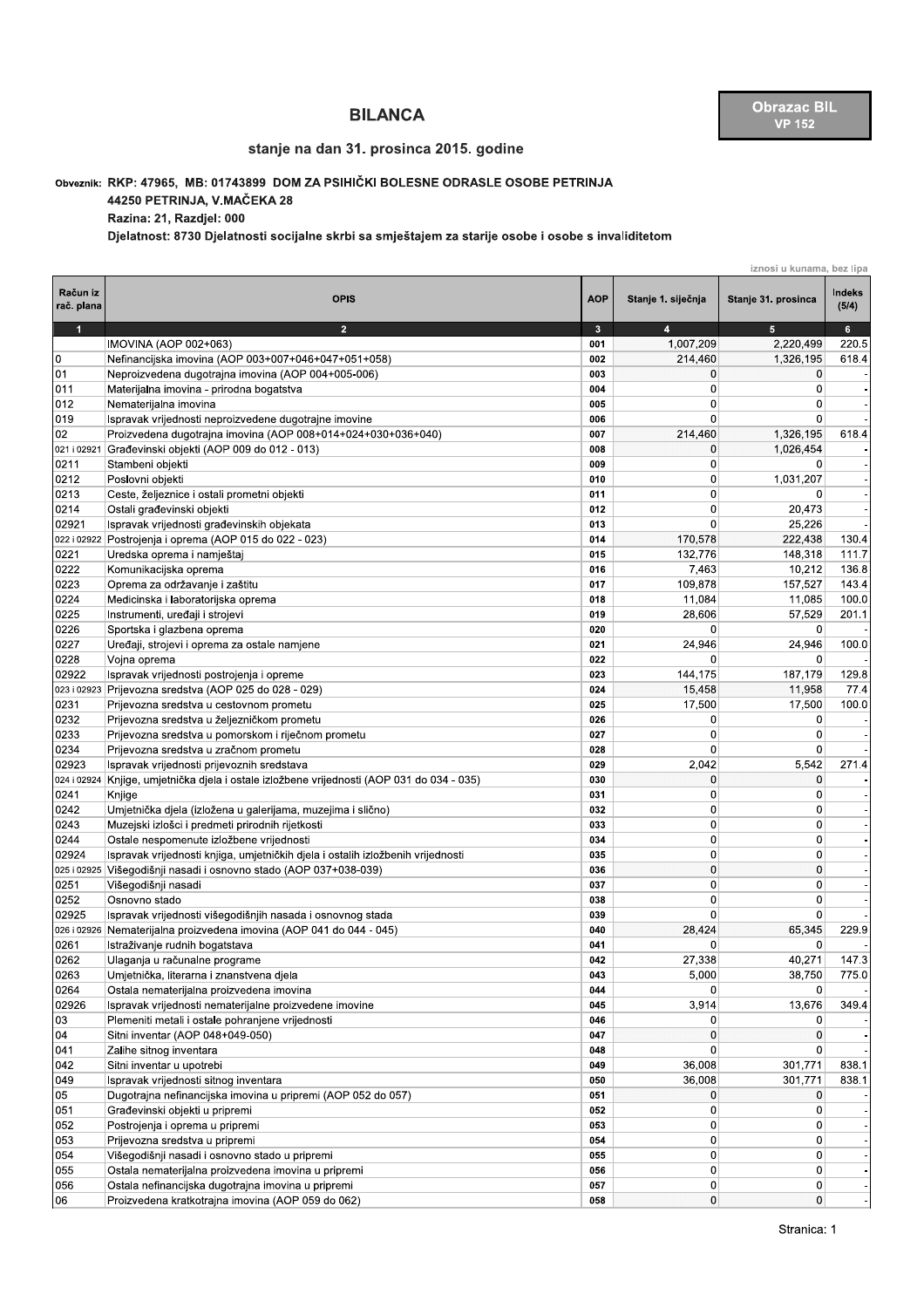| Račun iz<br>rač. plana | <b>OPIS</b>                                                                                                                                | <b>AOP</b> | Stanje 1. siječnja | Stanje 31. prosinca | Indeks<br>(5/4) |
|------------------------|--------------------------------------------------------------------------------------------------------------------------------------------|------------|--------------------|---------------------|-----------------|
| 061                    | Zalihe za obavljanje djelatnosti                                                                                                           | 059        | 0                  | 0                   |                 |
| 062                    | Proizvodnja i proizvodi                                                                                                                    | 060        | 0                  | $\Omega$            |                 |
| 063<br>064             | Zalihe vojnih sredstava za jednokratnu upotrebu<br>Roba za daljnju prodaju                                                                 | 061<br>062 | 0<br>0             | 0<br>0              |                 |
| $\vert$ 1              | Financijska imovina (AOP 064+073+081+112+128+140+157+158)                                                                                  | 063        | 792,749            | 894,304             | 112.8           |
| 11                     | Novac u banci i blagajni (AOP 065+070 do 072)                                                                                              | 064        | 184,450            | 175,207             | 95.0            |
| 111                    | Novac u banci (AOP 066 do 069)                                                                                                             | 065        | 183,466            | 174,394             | 95.1            |
| 1111                   | Novac na računu kod Hrvatske narodne banke                                                                                                 | 066        | 0                  | 0                   |                 |
| 1112<br>1113           | Novac na računu kod tuzemnih poslovnih banaka<br>Novac na računu kod inozemnih poslovnih banaka                                            | 067<br>068 | 183,466<br>0       | 174,394<br>0        | 95.1            |
| 1114                   | Prijelazni račun                                                                                                                           | 069        | 0                  | $\mathbf 0$         |                 |
| 112                    | Izdvojena novčana sredstva                                                                                                                 | 070        | 0                  | 0                   |                 |
| 113                    | Novac u blagajni                                                                                                                           | 071        | 984                | 813                 | 82.6            |
| 114                    | Vrijednosnice u blagajni                                                                                                                   | 072        | $\Omega$           | 0                   |                 |
| 12                     | Depoziti, jamčevni polozi i potraživanja od zaposlenih te za više plaćene poreze i ostalo (AOP<br>074 + 077 do 080)                        | 073        | 28,614             | 36,536              | 127.7           |
| 121                    | Depoziti u kreditnim i ostalim financijskim institucijama (AOP 075+076)                                                                    | 074        | 0                  | $\mathbf 0$         |                 |
| 1211<br>1212           | Depoziti u tuzemnim kreditnim i ostalim financijskim institucijama<br>Depoziti u inozemnim kreditnim i ostalim financijskim institucijama  | 075<br>076 | 0<br>0             | 0<br>0              |                 |
| 122                    | Jamčevni polozi                                                                                                                            | 077        | 0                  | 0                   |                 |
| 123                    | Potraživanja od zaposlenih                                                                                                                 | 078        | 0                  | 3,157               |                 |
| 124                    | Potraživanja za više plaćene poreze i doprinose                                                                                            | 079        | 0                  | $\Omega$            |                 |
| 129                    | Ostala potraživanja                                                                                                                        | 080        | 28,614             | 33,379              | 116.7           |
| 13                     | Potraživanja za dane zajmove (AOP 082+100-111)                                                                                             | 081        | 0                  | 0                   |                 |
| 1321                   | Zajmovi - tuzemni (AOP 083 do 099)<br>Zajmovi neprofitnim organizacijama, građanima i kućanstvima u tuzemstvu                              | 082<br>083 | 0<br>0             | 0<br>0              |                 |
| 1332                   | Zajmovi kreditnim institucijama u javnom sektoru                                                                                           | 084        | 0                  | 0                   |                 |
| 1333                   | Zajmovi osiguravajućim društvima u javnom sektoru                                                                                          | 085        | 0                  | 0                   |                 |
| 1334                   | Zajmovi ostalim financijskim institucijama u javnom sektoru                                                                                | 086        | 0                  | 0                   |                 |
| 1341                   | Zajmovi trgovačkim društvima u javnom sektoru                                                                                              | 087        | 0                  | 0                   |                 |
| 1353                   | Zajmovi tuzemnim kreditnim institucijama izvan javnog sektora                                                                              | 088        | 0                  | $\mathbf 0$         |                 |
| 1354<br>1355           | Zajmovi tuzemnim osiguravajućim društvima izvan javnog sektora<br>Zajmovi ostalim tuzemnim financijskim institucijama izvan javnog sektora | 089<br>090 | 0<br>0             | 0<br>0              |                 |
| 1363                   | Zajmovi tuzemnim trgovačkim društvima izvan javnog sektora                                                                                 | 091        | 0                  | 0                   |                 |
| 1364                   | Zajmovi tuzemnim obrtnicima                                                                                                                | 092        | 0                  | 0                   |                 |
| 1371                   | Zajmovi državnom proračunu                                                                                                                 | 093        | 0                  | $\mathbf 0$         |                 |
| 1372                   | Zajmovi županijskim proračunima                                                                                                            | 094        | 0                  | $\mathbf 0$         |                 |
| 1373<br>1374           | Zajmovi gradskim proračunima                                                                                                               | 095<br>096 | 0<br>0             | 0<br>0              |                 |
| 1375                   | Zajmovi općinskim proračunima<br>Zajmovi HZMO-u, HZZ-u, HZZO-u                                                                             | 097        | 0                  | 0                   |                 |
| 1376                   | Zajmovi ostalim izvanproračunskim korisnicima državnog proračuna                                                                           | 098        | 0                  | $\mathbf 0$         |                 |
| 1377                   | Zajmovi izvanproračunskim korisnicima županijskih, gradskih i općinskih proračuna                                                          | 099        | 0                  | 0                   |                 |
|                        | Zajmovi - inozemni (AOP 101 do 110)                                                                                                        | 100        | 0                  | $\Omega$            |                 |
| 1313                   | Zajmovi međunarodnim organizacijama                                                                                                        | 101        | 0                  | 0                   |                 |
| 1314<br>1315           | Zajmovi institucijama i tijelima EU<br>Zajmovi inozemnim vladama u EU                                                                      | 102<br>103 | 0<br>0             | $\mathbf 0$<br>0    |                 |
| 1316                   | Zajmovi inozemnim vladama izvan EU                                                                                                         | 104        | 0                  | $\mathbf 0$         |                 |
| 1322                   | Zajmovi neprofitnim organizacijama, građanima i kućanstvima u inozemstvu                                                                   | 105        | $\overline{0}$     | 0                   |                 |
| 1356                   | Zajmovi inozemnim kreditnim institucijama                                                                                                  | 106        | 0                  | 0                   |                 |
| 1357                   | Zajmovi inozemnim osiguravajućim društvima                                                                                                 | 107        | 0                  | 0                   |                 |
| 1358                   | Zajmovi ostalim inozemnim financijskim institucijama                                                                                       | 108        | 0                  | 0                   |                 |
| 1365                   | Zajmovi inozemnim trgovačkim društvima<br>Zajmovi inozemnim obrtnicima                                                                     | 109<br>110 | 0<br>0             | 0<br>0              |                 |
| 1366<br>139            | Ispravak vrijednosti danih zajmova                                                                                                         | 111        | 0                  | 0                   |                 |
| 14                     | Vrijednosni papiri (AOP 113+120-127)                                                                                                       | 112        | 0                  | $\mathbf 0$         |                 |
|                        | Vrijednosni papiri - tuzemni (AOP 114 do 119)                                                                                              | 113        | 0                  | $\mathbf 0$         |                 |
| 1411                   | Čekovi                                                                                                                                     | 114        | 0                  | $\mathbf 0$         |                 |
| 1421                   | Komercijalni i blagajnički zapisi                                                                                                          | 115        | 0                  | 0                   |                 |
| 1431<br>1441           | Mjenice<br>Obveznice                                                                                                                       | 116<br>117 | 0<br>0             | 0<br>0              |                 |
| 1451                   | Opcije i drugi financijski derivati                                                                                                        | 118        | 0                  | $\mathbf 0$         |                 |
| 1461                   | Ostali vrijednosni papiri                                                                                                                  | 119        | 0                  | $\mathbf 0$         |                 |
|                        | Vrijednosni papiri - inozemni (AOP 121 do 126)                                                                                             | 120        | 0                  | 0                   |                 |
| 1412                   | Čekovi                                                                                                                                     | 121        | 0                  | 0                   |                 |
| 1422                   | Komercijalni i blagajnički zapisi                                                                                                          | 122        | 0                  | 0                   |                 |
| 1432<br>1442           | Mjenice<br>Obveznice                                                                                                                       | 123<br>124 | 0<br>0             | $\mathbf 0$<br>0    |                 |
| 1452                   | Opcije i drugi financijski derivati                                                                                                        | 125        | 0                  | 0                   |                 |
| 1462                   | Ostali vrijednosni papiri                                                                                                                  | 126        | 0                  | 0                   |                 |
| 149                    | Ispravak vrijednosti vrijednosnih papira                                                                                                   | 127        | $\overline{0}$     | $\mathbf 0$         |                 |
| 15                     | Dionice i udjeli u glavnici (AOP 129+136-139)                                                                                              | 128        | $\overline{0}$     | $\mathbf{0}$        |                 |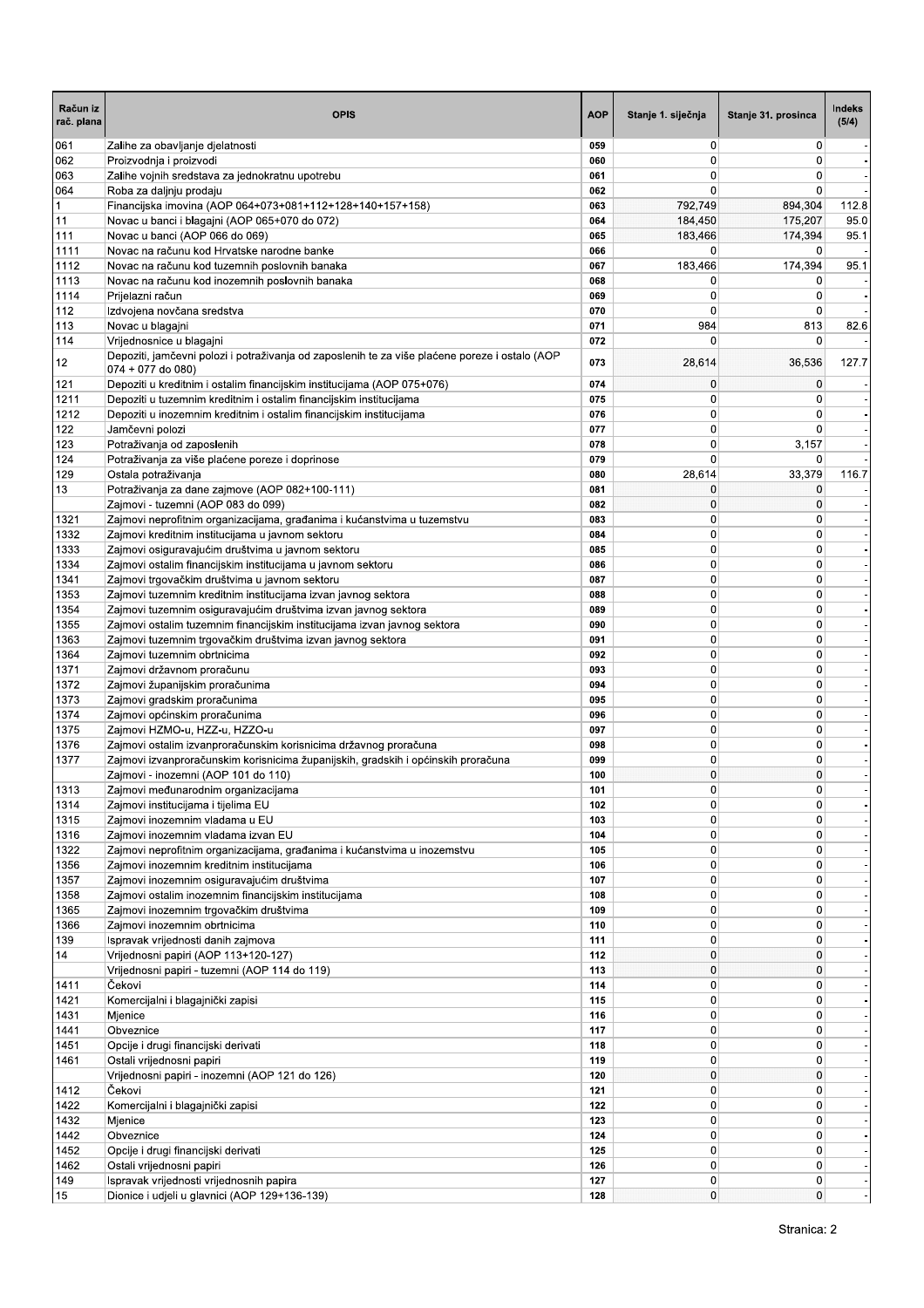| Račun iz<br>rač. plana | <b>OPIS</b>                                                                                                                                       | <b>AOP</b> | Stanje 1. siječnja | Stanje 31. prosinca              | Indeks<br>(5/4) |
|------------------------|---------------------------------------------------------------------------------------------------------------------------------------------------|------------|--------------------|----------------------------------|-----------------|
|                        | Dionice i udjeli u glavnici - tuzemni (AOP 130 do 135)                                                                                            | 129        | 0                  | $\mathbf{0}$                     |                 |
| 1512                   | Dionice i udjeli u glavnici kreditnih institucija u javnom sektoru                                                                                | 130        | 0                  | $\mathbf{0}$                     |                 |
| 1513                   | Dionice i udjeli u glavnici osiguravajućih društava u javnom sektoru                                                                              | 131        | 0<br>0             | 0                                |                 |
| 1514<br>1521           | Dionice i udjeli u glavnici ostalih financijskih institucija u javnom sektoru<br>Dionice i udjeli u glavnici trgovačkih društava u javnom sektoru | 132<br>133 | 0                  | 0<br>0                           |                 |
| 1531                   | Dionice i udjeli u glavnici tuzemnih kreditnih i ostalih financijskih institucija izvan javnog sektora                                            | 134        | 0                  | $\overline{0}$                   |                 |
| 1541                   | Dionice i udjeli u glavnici tuzemnih trgovačkih društava izvan javnog sektora                                                                     | 135        | 0                  | 0                                |                 |
|                        | Dionice i udjeli u glavnici - inozemni (AOP 137+138)                                                                                              | 136        | 0                  | $\mathbf{0}$                     |                 |
| 1532                   | Dionice i udjeli u glavnici inozemnih kreditnih i ostalih financijskih institucija                                                                | 137        | 0                  | 0                                |                 |
| 1542                   | Dionice i udjeli u glavnici inozemnih trgovačkih društava                                                                                         | 138        | 0                  | $\overline{0}$                   |                 |
| 159                    | Ispravak vrijednosti dionica i udjela u glavnici                                                                                                  | 139        | 0                  | $\Omega$                         |                 |
| 16                     | Potraživanja za prihode poslovanja (AOP 141+142+143+151+152+153+154+155-156)                                                                      | 140        | 342,152            | 336,090                          | 98.2            |
| 161                    | Potraživanja za poreze                                                                                                                            | 141        | 0                  | 0                                |                 |
| 162                    | Potraživanja za doprinose                                                                                                                         | 142        | 0                  | 0                                |                 |
| 163                    | Potraživanja za pomoći iz inozemstva i od subjekata unutar općeg proračuna (AOP 144 do 150)                                                       | 143        | 325,770            | 335,761                          | 103.1           |
| 1631<br>1632           | Potraživanja za pomoći od inozemnih vlada<br>Potraživanja za pomoći od međunarodnih organizacija te institucija i tijela EU                       | 144<br>145 | 0<br>0             | 0<br>0                           |                 |
| 1633                   | Potraživanja za pomoći proračunu iz drugih proračuna                                                                                              | 146        | 0                  | 0                                |                 |
| 1634                   | Potraživanja za pomoći od izvanproračunskih korisnika                                                                                             | 147        | 0                  | 0                                |                 |
| 1635                   | Pomoći izravnanja za decentralizirane funkcije                                                                                                    | 148        | 0                  | $\overline{0}$                   |                 |
| 1636                   | Potraživanja za pomoći proračunskim korisnicima iz proračuna koji im nije nadležan                                                                | 149        | 325,770            | 335,761                          | 103.1           |
| 1638                   | Potraživanja za pomoći iz državnog proračuna temeljem prijenosa EU sredstava                                                                      | 150        | 0                  | 0                                |                 |
| 164                    | Potraživanja za prihode od imovine                                                                                                                | 151        | 0                  | 0                                |                 |
| 165                    | Potraživanja za upravne i administrativne pristojbe, pristojbe po posebnim propisima i naknade                                                    | 152        | 0                  | 0                                |                 |
| 166                    | Potraživanja za prihode od prodaje proizvoda i robe te pruženih usluga                                                                            | 153        | 16,382             | 329                              | 2.0             |
| 167<br>168             | Potraživanja za prihode iz proračuna                                                                                                              | 154        | 0                  | 0                                |                 |
|                        | Potraživanja za kazne i upravne mjere te ostale prihode                                                                                           | 155        | 0<br>0             | 0<br>0                           |                 |
| 169                    | Ispravak vrijednosti potraživanja<br>Potraživanja od prodaje nefinancijske imovine                                                                | 156<br>157 | 0                  | 0                                |                 |
|                        | Rashodi budućih razdoblja i nedospjela naplata prihoda (AOP 159 do 161)                                                                           | 158        | 237,533            | 346,471                          | 145.9           |
|                        | Unaprijed plaćeni rashodi budućih razdoblja                                                                                                       | 159        | 338                | 338                              | 100.0           |
| 191<br>192             | Nedospjela naplata prihoda                                                                                                                        | 160        | 0                  | $\Omega$                         |                 |
| 193                    | Kontinuirani rashodi budućih razdoblja                                                                                                            | 161        | 237,195            | 346,133                          | 145.9           |
|                        | OBVEZE I VLASTITI IZVORI (AOP 163+224)                                                                                                            | 162        | 1,007,209          | 2,220,499                        | 220.5           |
|                        | Obveze (AOP 164+176+177+193+221)                                                                                                                  | 163        | 405,001            | 469,377                          | 115.9           |
|                        | Obveze za rashode poslovanja (AOP 165 do 167 + 171 do 175)                                                                                        | 164        | 384,821            | 379,920                          | 98.7            |
| 231                    | Obveze za zaposlene                                                                                                                               | 165        | 226,338            | 224,461                          | 99.2            |
| 232                    | Obveze za materijalne rashode                                                                                                                     | 166        | 148,684            | 151,609                          | 102.0           |
| 234<br>2341            | Obveze za financijske rashode (AOP 168 do 170)                                                                                                    | 167        | 1,119<br>0         | 443<br>$\mathbf 0$               | 39.6            |
| 2342                   | Obveze za kamate za izdane vrijednosne papire<br>Obveze za kamate na primljene kredite i zajmove                                                  | 168<br>169 | 0                  | 0                                |                 |
| 2343                   | Obveze za ostale financijske rashode                                                                                                              | 170        | 1,119              | 443                              | 39.6            |
| 235                    | Obveze za subvencije                                                                                                                              | 171        | 0                  | 0                                |                 |
| 236                    | Obveze temeljem sredstava pomoći unutar općeg proračuna                                                                                           | 172        | 0                  | 0                                |                 |
| 237                    | Obveze za naknade građanima i kućanstvima                                                                                                         | 173        | 0                  | $\Omega$                         |                 |
| 238                    | Obveze za kazne, naknade šteta i kapitalne pomoći                                                                                                 | 174        | 0                  | $\overline{0}$                   |                 |
| 239<br>24              | Ostale tekuće obveze                                                                                                                              | 175        | 8,680              | 3,407                            | 39.3            |
|                        | Obveze za nabavu nefinancijske imovine                                                                                                            | 176        | 17,957             | 89,457                           | 498.2           |
|                        | Obveze za vrijednosne papire (AOP 178+185-192)                                                                                                    | 177        | 0                  | 0                                |                 |
|                        | Obveze za vrijednosne papire - tuzemne (AOP 179 do 184)                                                                                           | 178        | 0                  | $\mathbf{0}$                     |                 |
| 2511<br>2521           | Obveze za čekove<br>Obveze za trezorske zapise                                                                                                    | 179<br>180 | 0<br>0             | $\overline{0}$<br>$\overline{0}$ |                 |
| 2531                   | Obveze za mjenice                                                                                                                                 | 181        | 0                  | $\overline{0}$                   |                 |
| 2541                   | Obveze za obveznice                                                                                                                               | 182        | 0                  | 0                                |                 |
| 2551                   | Obveze za opcije i druge financijske derivate                                                                                                     | 183        | 0                  | $\overline{0}$                   |                 |
| 2561                   | Obveze za ostale vrijednosne papire                                                                                                               | 184        | 0                  | $\overline{0}$                   |                 |
|                        | Obveze za vrijednosne papire - inozemne (AOP 186 do 191)                                                                                          | 185        | $\overline{0}$     | $\overline{0}$                   |                 |
| 2512                   | Obveze za čekove                                                                                                                                  | 186        | 0                  | $\overline{0}$                   |                 |
| 2522                   | Obveze za trezorske zapise                                                                                                                        | 187        | 0                  | 0                                |                 |
| 2532                   | Obveze za mjenice                                                                                                                                 | 188        | 0                  | $\overline{0}$                   |                 |
| 2542                   | Obveze za obveznice                                                                                                                               | 189        | 0                  | $\overline{0}$                   |                 |
| 2552                   | Obveze za opcije i druge financijske derivate                                                                                                     | 190        | 0                  | $\overline{0}$                   |                 |
| 2562                   | Obveze za ostale vrijednosne papire                                                                                                               | 191<br>192 | 0<br>0             | 0<br>$\overline{0}$              |                 |
| 259<br>26              | Ispravak vrijednosti obveza za vrijednosne papire<br>Obveze za kredite i zajmove (AOP 194+211)                                                    | 193        | 0                  | $\overline{0}$                   |                 |
|                        | Obveze za kredite i zajmove - tuzemne (AOP 195 do 210)                                                                                            | 194        | 0                  | 0                                |                 |
| 2622                   | Obveze za kredite od kreditnih institucija u javnom sektoru                                                                                       | 195        | 0                  | $\overline{0}$                   |                 |
| 2623                   | Obveze za zajmove od osiguravajućih društava u javnom sektoru                                                                                     | 196        | 0                  | $\overline{0}$                   |                 |
| 2624                   | Obveze za zajmove od ostalih financijskih institucija u javnom sektoru                                                                            | 197        | 0                  | $\overline{0}$                   |                 |
| 2631                   | Obveze za zajmove od trgovačkih društava u javnom sektoru                                                                                         | 198        | 0                  | $\overline{0}$                   |                 |
|                        |                                                                                                                                                   |            |                    |                                  |                 |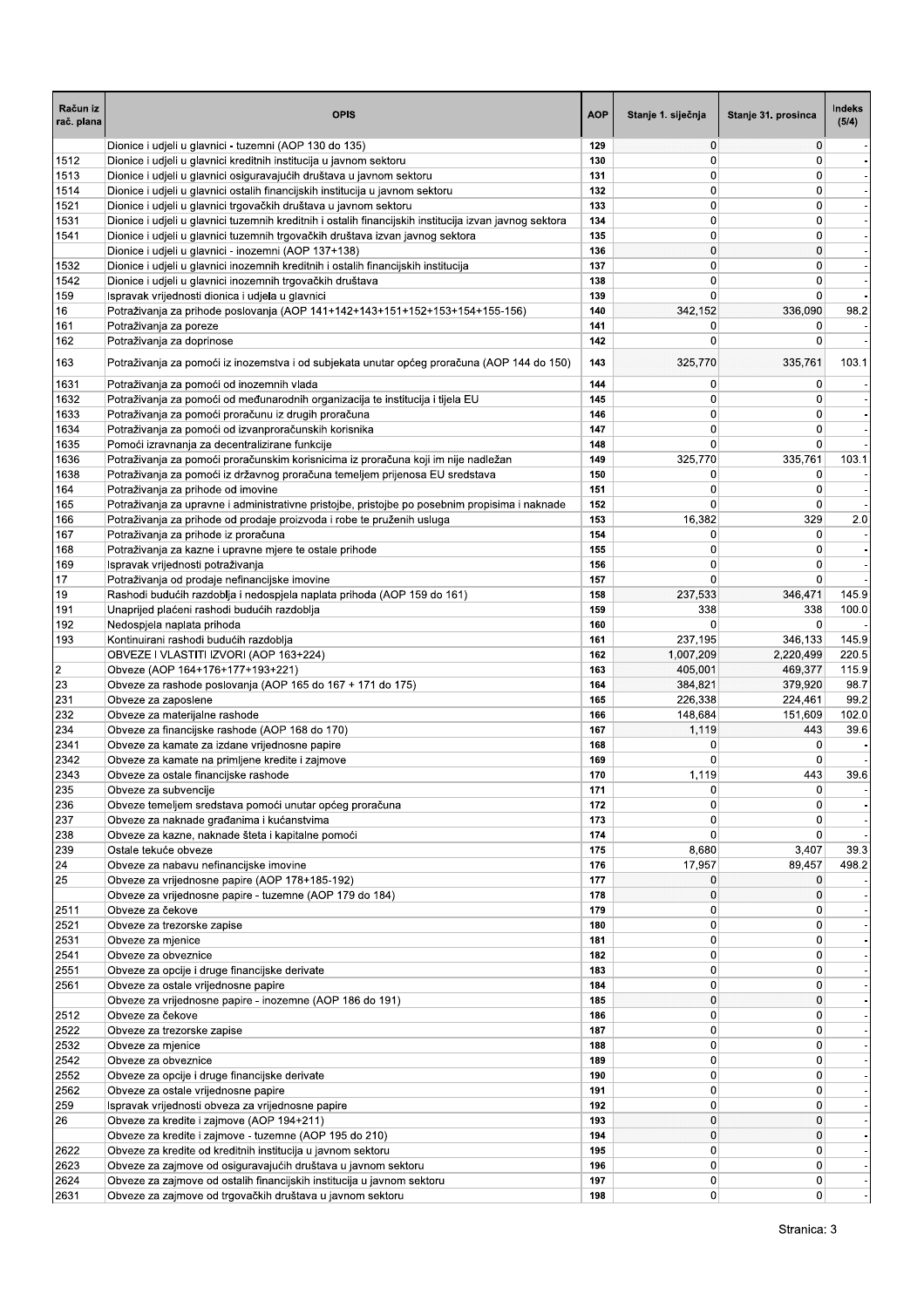| Račun iz<br>rač. plana | <b>OPIS</b>                                                                                                                                                       | <b>AOP</b> | Stanje 1. siječnja         | Stanje 31. prosinca              | Indeks<br>(5/4)          |
|------------------------|-------------------------------------------------------------------------------------------------------------------------------------------------------------------|------------|----------------------------|----------------------------------|--------------------------|
| 2643                   | Obvez za kredite od tuzemnih kreditnih institucija izvan javnog sektora                                                                                           | 199        | 0                          | $\overline{0}$                   |                          |
| 2644<br>2645           | Obveze za zajmove od tuzemnih osiguravajućih društava izvan javnog sektora<br>Obveze za zajmove od ostalih tuzemnih financijskih institucija izvan javnog sektora | 200<br>201 | $\mathbf 0$<br>0           | $\mathbf 0$<br>0                 |                          |
| 2653                   | Obveze za zajmove od tuzemnih trgovačkih društava izvan javnog sektora                                                                                            | 202        | 0                          | $\overline{0}$                   |                          |
| 2654                   | Obveze za zajmove od tuzemnih obrtnika                                                                                                                            | 203        | 0                          | $\overline{0}$                   | $\overline{\phantom{a}}$ |
| 2671                   | Obveze za zajmove od državnog proračuna                                                                                                                           | 204        | $\mathbf 0$                | $\overline{0}$                   |                          |
| 2672                   | Obveze za zajmove od županijskih proračuna                                                                                                                        | 205        | 0                          | 0                                |                          |
| 2673                   | Obveze za zajmove od gradskih proračuna                                                                                                                           | 206        | 0                          | 0                                | $\blacksquare$           |
| 2674                   | Obveze za zajmove od općinskih proračuna                                                                                                                          | 207        | 0                          | 0                                |                          |
| 2675<br>2676           | Obveze za zajmove od HZMO-a, HZZ-a i HZZO-a<br>Obveze za zajmove od ostalih izvanproračunskih korisnika državnog proračuna                                        | 208<br>209 | $\mathbf 0$<br>$\mathbf 0$ | $\overline{0}$<br>0              |                          |
| 2677                   | Obveze za zajmove od izvanproračunskih korisnika županijskih, gradskih i općinskih proračuna                                                                      | 210        | $\mathbf 0$                | 0                                |                          |
|                        | Obveze za kredite i zajmove - inozemne (AOP 212 do 220)                                                                                                           | 211        | 0                          | 0                                | $\overline{\phantom{a}}$ |
| 2613                   | Obveze za zajmove od međunarodnih organizacija                                                                                                                    | 212        | 0                          | $\overline{0}$                   |                          |
| 2614                   | Obveze za kredite i zajmove od institucija i tijela EU                                                                                                            | 213        | $\mathbf 0$                | $\overline{0}$                   |                          |
| 2615                   | Obveze za zajmove od inozemnih vlada u EU                                                                                                                         | 214        | 0                          | 0                                |                          |
| 2616                   | Obveze za zajmove od inozemnih vlada izvan EU                                                                                                                     | 215        | 0                          | 0                                |                          |
| 2646                   | Obveze za kredite od inozemnih kreditnih institucija                                                                                                              | 216<br>217 | 0<br>0                     | 0<br>0                           | $\overline{\phantom{a}}$ |
| 2647<br>2648           | Obveze za zajmove od inozemnih osiguravajućih društava<br>Obveze za zajmove od ostalih inozemnih financijskih institucija                                         | 218        | 0                          | $\mathbf 0$                      |                          |
| 2655                   | Obveze za zajmove od inozemnih trgovačkih društava                                                                                                                | 219        | 0                          | 0                                |                          |
| 2656                   | Obveze za zajmove od inozemnih obrtnika                                                                                                                           | 220        | 0                          | $\overline{0}$                   |                          |
| 29                     | Odgođeno plaćanje rashoda i prihodi budućih razdoblja (AOP 222+223)                                                                                               | 221        | 2,223                      | $\overline{0}$                   | 0.0                      |
| 291                    | Odgođeno plaćanje rashoda                                                                                                                                         | 222        | 0                          | 0                                |                          |
| 292                    | Naplaćeni prihodi budućih razdoblja                                                                                                                               | 223        | 2,223                      | $\mathbf 0$                      | 0.0                      |
| 9                      | Vlastiti izvori (225+233-237+241+242+243)                                                                                                                         | 224        | 602,208                    | 1,751,122                        | 290.8                    |
| 91<br>911              | Vlastiti izvori i ispravak vlastitih izvora (AOP 226-229)                                                                                                         | 225<br>226 | 214,460<br>214,460         | 1,326,195<br>1,326,195           | 618.4<br>618.4           |
| 9111                   | Vlastiti izvori (AOP 227+228)<br>Vlastiti izvori iz proračuna                                                                                                     | 227        | 214,460                    | 1,326,195                        | 618.4                    |
| 9112                   | Ostali vlastiti izvori                                                                                                                                            | 228        | 0                          | 0                                |                          |
| 912                    | Ispravak vlastitih izvora za obveze (AOP 230+231)                                                                                                                 | 229        | 0                          | $\mathbf 0$                      |                          |
| 9121                   | Ispravak vlastitih izvora iz proračuna za obveze                                                                                                                  | 230        | $\mathbf 0$                | 0                                |                          |
| 9122                   | Ispravak ostalih vlastitih izvora za obveze                                                                                                                       | 231        | 0                          | $\mathbf 0$                      |                          |
| 922                    | Višak/manjak prihoda (ne upisuje se podatak)                                                                                                                      | 232        | 45,566                     | 45,566                           | 100.0                    |
| 9221                   | Višak prihoda (AOP 234 do 236)                                                                                                                                    | 233        | 45,566                     | 88,837                           | 195.0                    |
| 92211<br>92212         | Višak prihoda poslovanja<br>Višak prihoda od nefinancijske imovine                                                                                                | 234<br>235 | 45,566<br>0                | 88,837<br>0                      | 195.0                    |
| 92213                  | Višak primitaka od financijske imovine                                                                                                                            | 236        | 0                          | 0                                |                          |
| 9222                   | Manjak prihoda (AOP 238 do 240)                                                                                                                                   | 237        | 0                          | 0                                |                          |
| 92221                  | Manjak prihoda poslovanja                                                                                                                                         | 238        | 0                          | $\overline{0}$                   |                          |
| 92222                  | Manjak prihoda od nefinancijske imovine                                                                                                                           | 239        | $\mathbf 0$                | $\overline{0}$                   |                          |
| 92223                  | Manjak primitaka od financijske imovine                                                                                                                           | 240        | 0                          | 0                                |                          |
| 96                     | Obračunati prihodi poslovanja                                                                                                                                     | 241        | 342,182                    | 336,090                          | 98.2                     |
| 97<br>98               | Obračunati prihodi od prodaje nefinancijske imovine<br>Rezerviranja viška prihoda                                                                                 | 242<br>243 | 0<br>0                     | $\overline{0}$<br>$\overline{0}$ |                          |
| 99                     | Izvanbilančni zapisi (= 0)                                                                                                                                        | 244        | 0                          | $\overline{0}$                   |                          |
| 991                    | Izvanbilančni zapisi - aktiva (AOP 246)                                                                                                                           | 245        | 0                          | 0                                |                          |
| 996                    | Izvanbilančni zapisi - pasiva                                                                                                                                     | 246        | 0                          | $\overline{0}$                   |                          |
|                        | <b>OBVEZNI ANALITIČKI PODACI</b>                                                                                                                                  |            |                            |                                  |                          |
| dio 13                 | Potraživanja za dane zajmove - dospjela                                                                                                                           | 247        |                            |                                  |                          |
| dio 13                 | Potraživanja za dane zajmove - nedospjela                                                                                                                         | 248        |                            |                                  | $\overline{\phantom{a}}$ |
| dio 16                 | Potraživanja za prihode poslovanja - dospjela                                                                                                                     | 249        |                            |                                  |                          |
| dio 16                 | Potraživanja za prihode poslovanja - nedospjela                                                                                                                   | 250        | 342,152                    | 336,090                          | 98.2                     |
| dio 17                 | Potraživanja od prodaje nefinancijske imovine - dospjela                                                                                                          | 251        |                            |                                  |                          |
| dio 17                 | Potraživanja od prodaje nefinancijske imovine - nedospjela                                                                                                        | 252        |                            |                                  |                          |
| 13213                  | Zajmovi neprofitnim organizacijama, građanima i kućanstvima u tuzemstvu po protestiranim<br>jamstvima                                                             | 253        |                            |                                  |                          |
| 13323                  | Zajmovi kreditnim institucijama u javnom sektoru po protestiranim jamstvima                                                                                       | 254        |                            |                                  |                          |
| 13333                  | Zajmovi osiguravajućim društvima u javnom sektoru po protestiranim jamstvima                                                                                      | 255        |                            |                                  |                          |
| 13343                  | Zajmovi ostalim financijskim institucijama u javnom sektoru po protestiranim jamstvima                                                                            | 256        |                            |                                  |                          |
| 13413                  | Zajmovi trgovačkim društvima u javnom sektoru po protestiranim jamstvima                                                                                          | 257        |                            |                                  |                          |
| 13533                  | Zajmovi tuzemnim kreditnim institucijama izvan javnog sektora po protestiranim jamstvima                                                                          | 258        |                            |                                  |                          |
| 13543                  | Zajmovi tuzemnim osiguravajućim društvima izvan javnog sektora po protestiranim jamstvima                                                                         | 259        |                            |                                  |                          |
| 13553                  | Zajmovi ostalim tuzemnim financijskim institucijama izvan javnog sektora po protestiranim                                                                         | 260        |                            |                                  |                          |
| 13633                  | jamstvima<br>Zajmovi tuzemnim trgovačkim društvima izvan javnog sektora po protestiranim jamstvima                                                                | 261        |                            |                                  |                          |
| 13643                  | Zajmovi tuzemnim obrtnicima po protestiranim jamstvima                                                                                                            | 262        |                            |                                  |                          |
| 13723                  | Zajmovi županijskim proračunima po protestiranim jamstvima                                                                                                        | 263        |                            |                                  |                          |